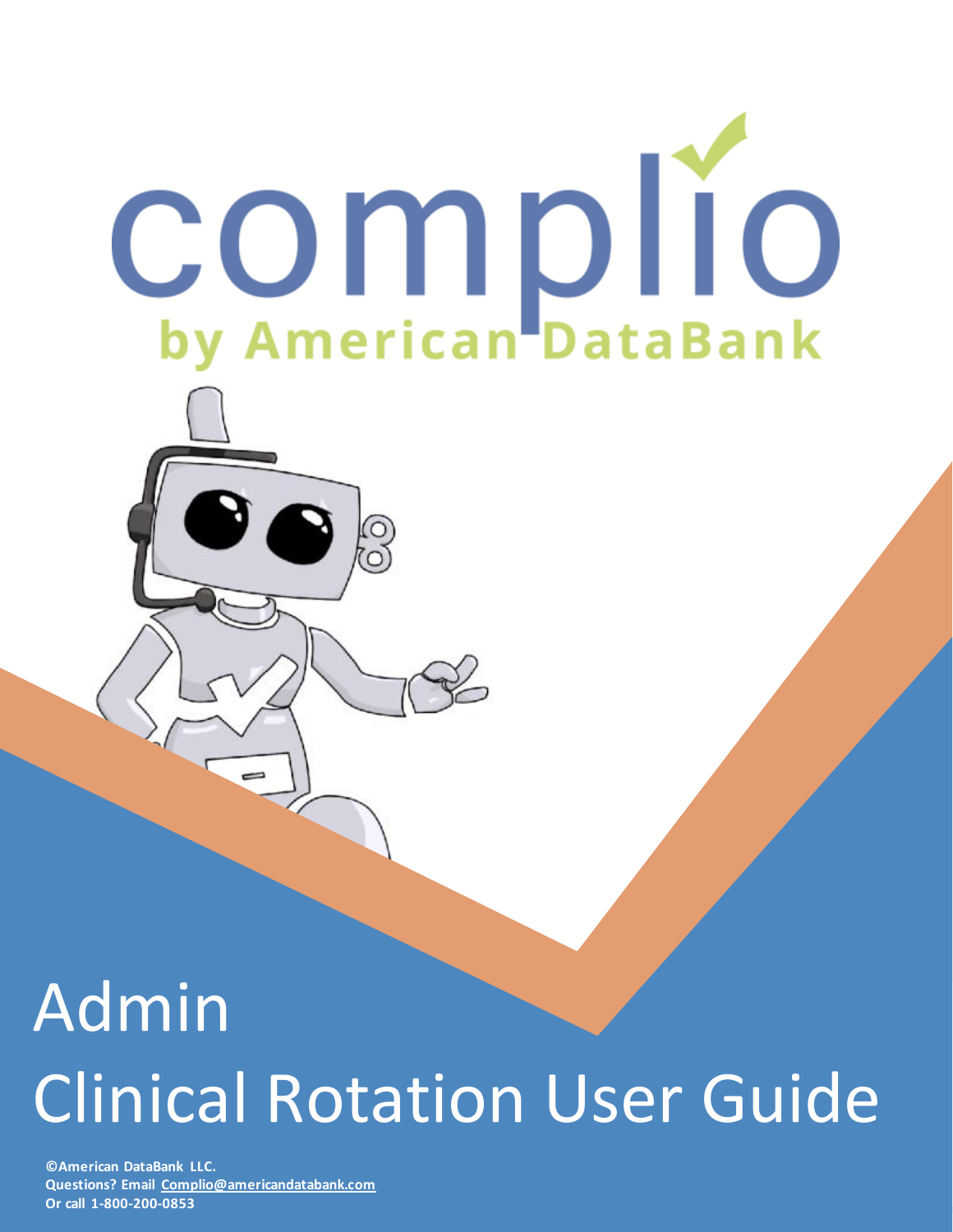Create a Clinical Rotation

| <b>American DataBank</b>                          | Communication<br><b>Setup</b>          | <b>Approvals</b><br><b>Orders</b><br><b>Manage Rotation</b> | <b>Services</b><br><b>Rotations</b><br>Contracts | <b>People and Places</b><br><b>Reports</b><br><b>Document Tracking</b><br>Þ<br>۲<br>age Rotations<br><b>Manage Rotations</b><br>b.<br><b>Profile Sharing</b><br>Þ |
|---------------------------------------------------|----------------------------------------|-------------------------------------------------------------|--------------------------------------------------|-------------------------------------------------------------------------------------------------------------------------------------------------------------------|
| <b>Manage Existing Rotations</b>                  |                                        |                                                             |                                                  |                                                                                                                                                                   |
| Institution:                                      | Agency:*                               |                                                             |                                                  |                                                                                                                                                                   |
| <b>ADB University</b><br>$\overline{\phantom{a}}$ | --SELECT-<br>÷                         |                                                             |                                                  |                                                                                                                                                                   |
| Complio ID:                                       | $-$ SELECT $-$                         | Type/Specialty:                                             |                                                  | Department:                                                                                                                                                       |
|                                                   | <b>ABC Company</b>                     |                                                             |                                                  |                                                                                                                                                                   |
| Program:                                          | <b>ADB Hospital</b>                    | Term:                                                       |                                                  | Unit/Floor or Location:                                                                                                                                           |
|                                                   | American DataBank Hospital             |                                                             |                                                  |                                                                                                                                                                   |
| # of Students:                                    | <b>Baptist Health</b>                  | Days:                                                       |                                                  | Shift:                                                                                                                                                            |
|                                                   | <b>Broward Health</b>                  | -- SELECT-                                                  | $\overline{\mathbf v}$                           |                                                                                                                                                                   |
| Time:                                             | California Rehabilitation              | <b>End Date:</b>                                            |                                                  | Instructor/Preceptor:                                                                                                                                             |
| $\odot$                                           | Centra<br><b>Philalenale</b> Llangliel | Select a date                                               | 龠                                                | --SELECT-<br>$\overline{\phantom{a}}$                                                                                                                             |
| $\odot$                                           |                                        |                                                             |                                                  |                                                                                                                                                                   |
| <b>Other Details</b><br><b>Agency Status:</b>     | '# of Groups:                          |                                                             |                                                  |                                                                                                                                                                   |
|                                                   |                                        |                                                             |                                                  |                                                                                                                                                                   |
|                                                   | Q Search                               | <b>D</b> Reset<br>Cancel                                    |                                                  |                                                                                                                                                                   |
|                                                   |                                        |                                                             | + Add New Rotation                               | Refresh <b>Cownload</b>                                                                                                                                           |

- 1. From the Services dropdown menu, select *Rotations*, then **Manage Rotation**.
- 2. Select the *Agency* from the Agency List.
- 3. Click **Add New Rotation.**
- 4. Fill out as much rotation information as possible. The agency uses this to locate and track students. Click Save.

1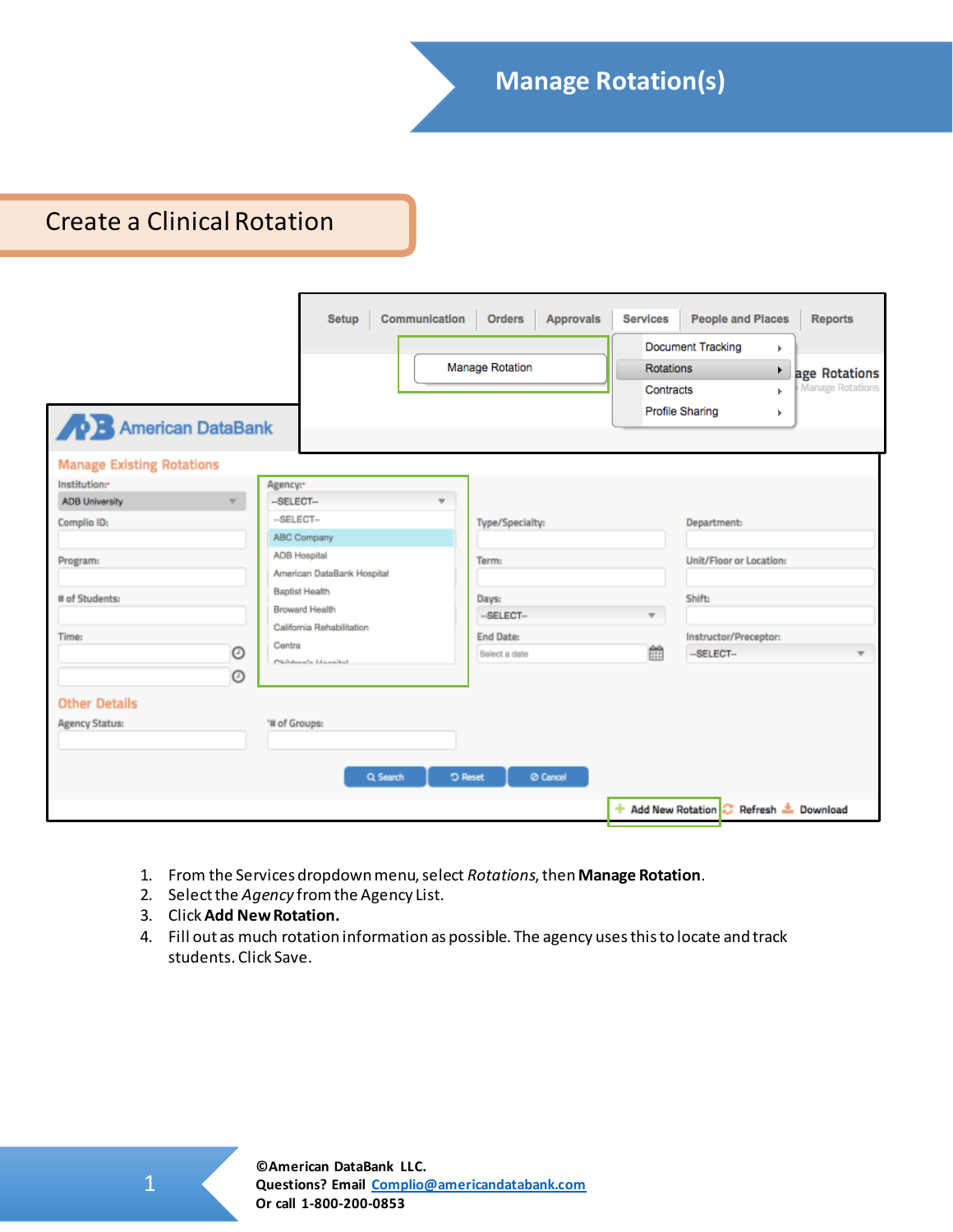## Assign the Clinical Orientation Tracking Package to the Rotation

| <b>American DataBank</b>                     |                                   | Communication Orders Approvals Services<br>Setup | People and Places<br>Reports        |
|----------------------------------------------|-----------------------------------|--------------------------------------------------|-------------------------------------|
| <b>Rotation Details</b>                      |                                   |                                                  |                                     |
| Agency:                                      | Complio ID:                       | <b>Rotation Name:</b>                            | Type/Specialty:                     |
| <b>ABC Company</b>                           | RT-40-40                          | RT-33-55                                         | Heart                               |
| Department:                                  | Program:                          | Course:                                          | Term:                               |
| Cardiology                                   | <b>BSN</b>                        | Nursing                                          | Spring                              |
| Unit/Floor or Location:                      | # of Students:                    | # of Recommended Hours:                          | Days:                               |
| Cardiac and Vascular Center                  | 10                                | 200                                              | Monday, Wednesday, Friday, Saturday |
| Shift:                                       | Time:                             | Dates:                                           | Instructor/Preceptor:               |
| Morning                                      | 3:00AM-10:30AM                    | 07/27/2016-10/03/2016                            | Chief Nurse                         |
| <b>Other Details</b>                         |                                   |                                                  |                                     |
| <b>Agency Status: Active</b>                 | '# of Groups: 1                   |                                                  |                                     |
| <b>Rotation Requirement Packages</b>         |                                   |                                                  |                                     |
| Package Currently Assigned:                  |                                   |                                                  |                                     |
| <b>N/A</b>                                   |                                   |                                                  |                                     |
| Select Package:*                             |                                   |                                                  |                                     |
| -SELECT-<br>$\overline{\mathbf v}$           | <b>Assign Package to Rotation</b> | Add New Package                                  |                                     |
| <b>Instructor/Preceptor Rotation Package</b> |                                   |                                                  |                                     |
| Package Currently Assigned:                  |                                   |                                                  |                                     |
| <b>N/A</b>                                   |                                   |                                                  |                                     |
| Select Package:*                             |                                   |                                                  |                                     |
| -SELECT-<br>$\overline{\mathbf{v}}$          | <b>Assign Package to Rotation</b> | Add New Package                                  |                                     |

- 1. Return to the **Manage Rotations** page (Services > Rotations > Manage Rotations).
- 2. Search for the Rotation by selecting the Agency to which the Rotation is assigned, then clicking **Search.**
- 3. Click the "Detail" link located to the right of your Rotation's Name.
- 4. Under "Rotation Requirement Package," select the appropriate Rotation Package.
- 5. Click "Assign Package to Rotation".

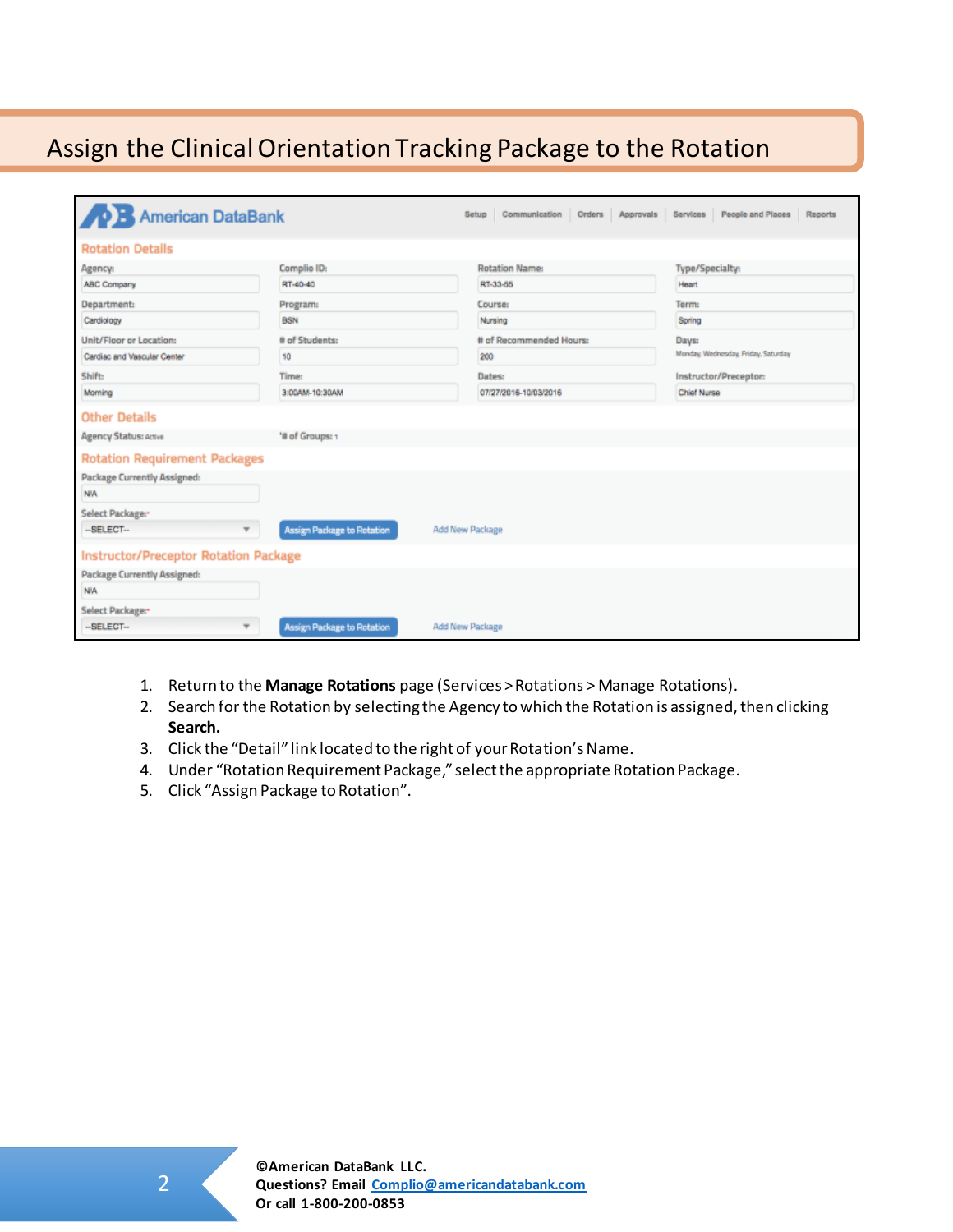## Assign Students to the Rotation

|   | <b>Assign to Rotation</b>        |                                  |                   |                                  |                                             |                |            |                                                                                                                                                                                                                                                                                                                                                                                     |                           |
|---|----------------------------------|----------------------------------|-------------------|----------------------------------|---------------------------------------------|----------------|------------|-------------------------------------------------------------------------------------------------------------------------------------------------------------------------------------------------------------------------------------------------------------------------------------------------------------------------------------------------------------------------------------|---------------------------|
|   | <b>User Group:</b><br>--SELECT-- |                                  |                   | $\overline{\mathbf{v}}$          | <b>Applicant First Name:</b>                |                |            | <b>Email Address:</b><br><b>Applicant Last Name:</b>                                                                                                                                                                                                                                                                                                                                |                           |
|   | SSN/ID Number:<br>----           |                                  |                   |                                  | Date of Birth:<br>Select a date<br>Q Search | <b>D</b> Reset | Ê          | Institution Hierarchy: Select Institution<br>Hierarchy<br>Assign to Rotation<br>Cancel                                                                                                                                                                                                                                                                                              |                           |
|   |                                  |                                  |                   |                                  |                                             |                |            | Refresh & Download                                                                                                                                                                                                                                                                                                                                                                  |                           |
|   | $4412$ $b$ $b$ $b$ $b$           |                                  | Page size: 50 -   |                                  |                                             |                |            | 94 Item(s) in 2 page(s)                                                                                                                                                                                                                                                                                                                                                             |                           |
|   | Applicant<br><b>First Name</b>   | <b>Applicant</b><br>Last<br>Name |                   | <b>Institution Email Address</b> |                                             |                |            | Date of Birth User Group                                                                                                                                                                                                                                                                                                                                                            | SSN/ID<br>Number          |
| ø | Jackie                           | Testing                          | ADB<br>University |                                  | jackiew@americandatabank.com                |                | 01/10/1986 | Childrens Hospital, class of 17, Cohort 1, Courtney's Students, David Afternoon, fall 2015, Fall 2016, Fall<br>2018, Gean's Morning Class, Glenn 2015, Hospital C, Janie 15, Jil's Class 2017, kaiser, Morning Class, Nursing<br>fall 2015, Port Arthur, Psychology, spring 2018, Spring Nursing 2015, Summer 2016, Summer CNA, Susan<br>2017, Susan Spring 2015, test 123, testing | $111 -$<br>$11 -$<br>1111 |
|   | Brittany                         | <b>Testing</b>                   | ADB<br>University |                                  | Iclemente+012345@americandatabank.com       |                | 12/13/1980 | Courtney's Students, David Afternoon, David Morning, day 2015, fall 2015, Fall 2016, Fall 2018, Gean's<br>Morning Class, Glenn 2015, Hospital C, Jill's Class 2017, kaiser, Morning Class, Port Arthur, Psychology, spring<br>2018, Susan 2017, Susan 2018, Susan Spring 2015, test123, testing                                                                                     | $222-$<br>88-<br>2222     |
| ø | Jessica                          | Test                             | ADB<br>University |                                  | imcwhirt@americandatabank.com               |                | 12/18/1988 | class of 17, Cohort 1, David Afternoon, fall 2015, Gean's Morning Class, Glenn 2015, Hospital C, Jill's Class<br>2017, kaiser, Morning Class, Psychology, Summer CNA, Susan 2015, Susan 2017, Susan 2018, Susan Spring<br>2015, UTM fall                                                                                                                                            | $111 -$<br>$11 -$<br>1111 |
|   |                                  |                                  |                   |                                  |                                             |                |            |                                                                                                                                                                                                                                                                                                                                                                                     |                           |

- 1. After the package is assigned, scroll down to "Assign to Rotation."
- 2. Search for the students you want to assign to the rotation using the various fields.
- 3. Check the box next to the student's name.
- 4. Click the "Assign to Rotation" button.
- 5. You will see the student was assigned successfully under the "Rotation Members" section above. To un-assign, click the checkbox next to their name, then click "Remove from Rotation."

|    | <b>Rotation Members</b>            |              |                                                                   |                       |                           | £.                                                                                                                                                                                                                                                                                                                                                                                   |                             | Refresh <b>Cownload</b>        |                  |
|----|------------------------------------|--------------|-------------------------------------------------------------------|-----------------------|---------------------------|--------------------------------------------------------------------------------------------------------------------------------------------------------------------------------------------------------------------------------------------------------------------------------------------------------------------------------------------------------------------------------------|-----------------------------|--------------------------------|------------------|
|    | $ d d  =  d d  =  b  b  -  b  b  $ |              | Page size: 50 -                                                   |                       |                           |                                                                                                                                                                                                                                                                                                                                                                                      |                             | 4 Ibern(s) in 1 page(s)        |                  |
|    | First<br>Name                      | Last<br>Name | <b>Email Address</b>                                              | Date Of<br>Birth      | <b>SSN/ID</b><br>Number   | User Group                                                                                                                                                                                                                                                                                                                                                                           | Eustom<br><b>Attributes</b> | School<br>Compliance Complianc | Agency           |
| ā  | <b>Incisie</b>                     |              | Testing jackiew@americandatabank.com                              | 01/10/1986            | $111 -$<br>$15 -$<br>1111 | Childrens Hospital, class of 17, Cohort 1, Courtney's Students, David Afternoon, fall 2015, Fall<br>2016, Fall 2018, Gear's Morning Class, Glenn 2015, Hospital C, Janie 15, Jill's Class 2017,<br>kaiser, Morning Class, Nursing fall 2015, Port Arthur, Psychology, spring 2018, Spring Nursing<br>2015, Summer 2016, Summer CNA, Susan 2017, Susan Spring 2015, test 123, testing |                             | Not<br>Compliant               | Not<br>Compliant |
| ٣b |                                    |              | Inittany Testing Iclemente+012345@americandatabank.com 12/13/1980 |                       | $222 -$<br>88-<br>2222    | Courtney's Students, David Afternoon, David Morning, day 2015, fall 2015, Fall 2016, Fall<br>2018, Gear's Morning Class, Glenn 2015, Hospital C, Jill's Class 2017, kaiser, Morning Class,<br>Port Arthur, Psychology, spring 2018, Susan 2017, Susan 2018, Susan Spring 2015, test123,<br>testing                                                                                   |                             | Not<br>Compliant               | Not<br>Compliant |
| ō  | essica                             | Test         | imciwhirt@americandatabank.com                                    | 12/18/1988            | $111 -$<br>$11 -$<br>1111 | class of 17, Cohort 1, David Afternoon, fall 2015, Gean's Moming Class, Genn 2015, Hospital<br>C. Jill's Class 2017, kaiser, Morning Class, Psychology, Summer CNA, Susan 2015, Susan<br>2017, Susan 2018, Susan Spring 2015, UTM fall                                                                                                                                               |                             | Not:<br>Corroliant             | Not<br>Compliant |
|    | <b>Javid</b>                       | Tester       | hmdaverf@comcast.net                                              | 07/04/1976            | BB7-<br>66<br>0077        | Class of 2020, Fall 2016, Hospital C. Psychology, Renewal. Spring Nursing 2015, Susan 2017,<br>Susan Spring 2015, UTM fall                                                                                                                                                                                                                                                           |                             | Not:<br>Compliant              | Not<br>Compliant |
|    | 64 44110 bb                        |              | Page size: 50 -                                                   |                       |                           |                                                                                                                                                                                                                                                                                                                                                                                      |                             | 4 Ibamis) in 1 page(s)         |                  |
|    | Assign to Rotation                 |              |                                                                   |                       |                           | Remove from Rotation<br>Profile Share                                                                                                                                                                                                                                                                                                                                                |                             |                                |                  |
|    | User Group:                        |              |                                                                   | Applicant First Name: |                           | Email Address:<br>Applicant Last Name:                                                                                                                                                                                                                                                                                                                                               |                             |                                |                  |
|    | -SELECT-                           |              | ٠                                                                 |                       |                           |                                                                                                                                                                                                                                                                                                                                                                                      |                             |                                |                  |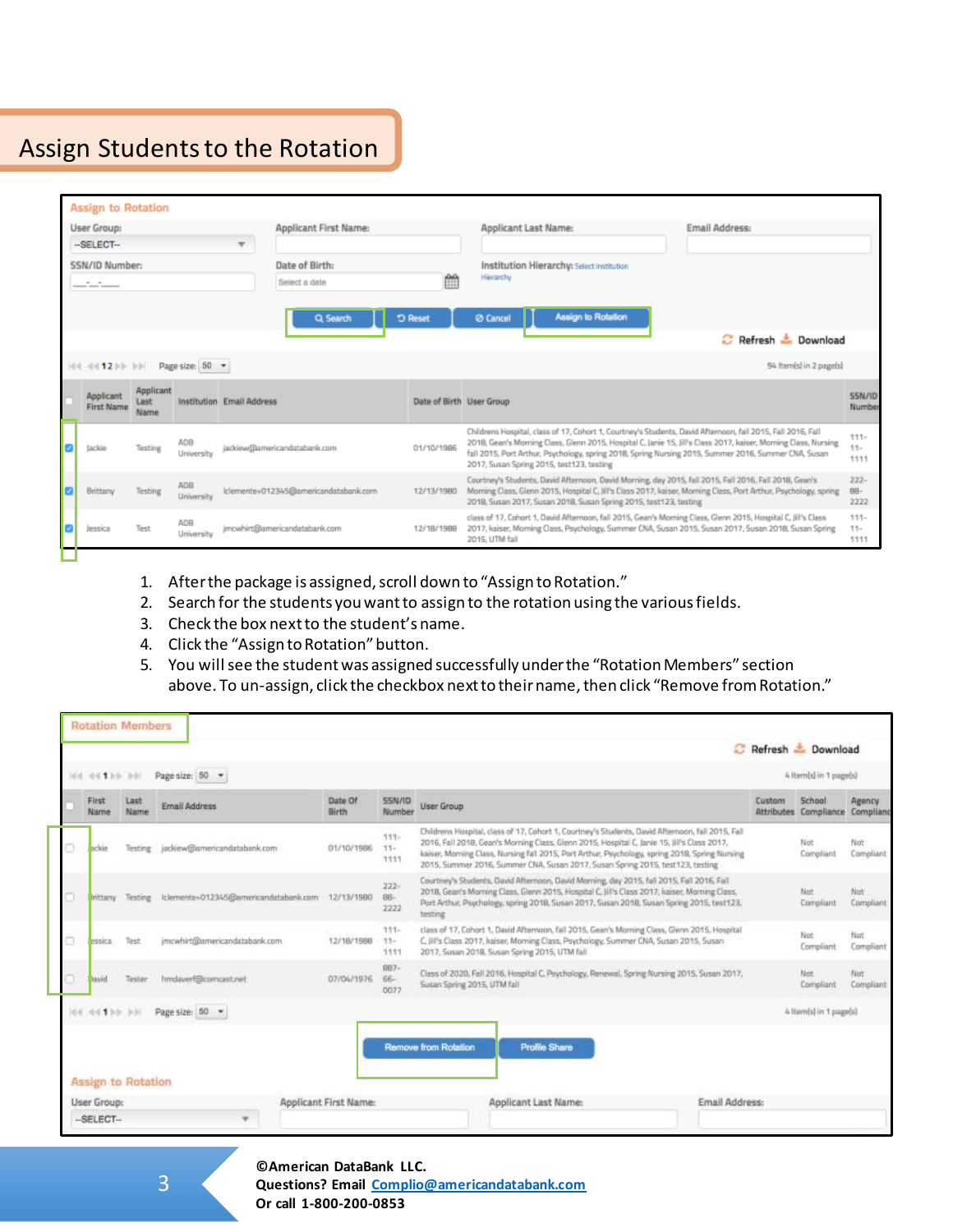#### **E-sign the Agency Attestation and Profile Share by Rotation**

| <b>Rotation Members</b>   |                   |                                             |                  |                           |                                                                                                                                                                                                                                                                                              |                    |                        |                                            |  |
|---------------------------|-------------------|---------------------------------------------|------------------|---------------------------|----------------------------------------------------------------------------------------------------------------------------------------------------------------------------------------------------------------------------------------------------------------------------------------------|--------------------|------------------------|--------------------------------------------|--|
|                           |                   |                                             |                  |                           | s                                                                                                                                                                                                                                                                                            | Refresh & Download |                        |                                            |  |
| $ 44 - 44 $ 1 $ + + + + $ |                   | Page size: 50 -                             |                  |                           |                                                                                                                                                                                                                                                                                              |                    | 3 Item(s) in 1 page(s) |                                            |  |
| First<br>Name             | Last<br>Name      | <b>Email Address</b>                        | Date Of<br>Birth | <b>SSN/ID</b><br>Number   | <b>User Group</b>                                                                                                                                                                                                                                                                            | Custom             | School                 | Agency<br>Attributes Compliance Compliance |  |
| David                     | Tester            | hmdaverf@comcast.net                        | 07/04/1976       | 887-<br>66-<br>0077       | Class of 2020, Fall 2016, Hospital C, Psychology, Renewal, Spring Nursing 2015, Susan 2017, Susan Spring 2015,<br>UTM fall                                                                                                                                                                   |                    | Not<br>Compliant       | Not<br>Compliant                           |  |
| Lynda                     | Gilbert           | lyndag+9999@americandatabank.com 01/02/1980 |                  | 789-<br>$80-$<br>9890     |                                                                                                                                                                                                                                                                                              |                    | Compliant              | Compliant                                  |  |
| Ben                       |                   | Grimm temple@americandatabank.com           | 08/08/1988       | $111 -$<br>$11 -$<br>1111 | 3rd Year Students, Afternoon Class, Class of 2017, Class of 2020, Cohort, Course 123, Dariene's Class of 2016,<br>EMT Night Class, fall 2015, Fall 2016, Graduation 2020, Morning Class, Night Class, Spring Nursing 2015,<br>Summer 2016, Summer CNA, Susan 2015, Toshi summer 15, UTM fall |                    | Not<br>Compliant       | Not<br>Compliant                           |  |
|                           | $ 44 - 44 $ DE DE | Page size: 50 -                             |                  |                           |                                                                                                                                                                                                                                                                                              |                    | 3 Item(s) in 1 page(s) |                                            |  |
|                           |                   |                                             |                  |                           | <b>Remove from Rotation</b><br><b>Profile Share</b>                                                                                                                                                                                                                                          |                    |                        |                                            |  |

- 1. When the students assigned to the Rotation reflect "Compliant" under the Agency Compliance column, you can Profile Share.
- 2. Review the Rotation Details and scroll down to the Attestation Statement.
- 3. Electronically sign in the E-Sign box using your mouse or touchpad.
- 4. Select "Submit Now" to share the profile(s) immediately or select "Submit Later" to schedule a future date.

| <b>American DataBank</b>                                                                                                                                                                                                                                                                                                                                                                                                                                                                                                                                                                                                                                                 |                                                                                                                                                                                                                                                                                        | Setup                              | Communication Orders Approvals Services People and Places Reports                                                           |  |
|--------------------------------------------------------------------------------------------------------------------------------------------------------------------------------------------------------------------------------------------------------------------------------------------------------------------------------------------------------------------------------------------------------------------------------------------------------------------------------------------------------------------------------------------------------------------------------------------------------------------------------------------------------------------------|----------------------------------------------------------------------------------------------------------------------------------------------------------------------------------------------------------------------------------------------------------------------------------------|------------------------------------|-----------------------------------------------------------------------------------------------------------------------------|--|
| <b>Student Attestation</b><br>School Namer<br>ADB University<br>Attestation Report Text-<br>file and that the above named students have been determined to be competent for the field of study and<br>assigned area.<br>I further attest that the above information is present in the faculty member's file. I further attest that the<br>background investigation report does not include any information about prior or pending investigations.<br>reviews, sanctions or peer review proceedings; or limitations of any licensure, certification, or registration.<br>and face to detail accept an Manufacture<br><b>Default Text</b><br>Signature:<br>Clear Signature | School Representative:<br>ADBUniversity Admin<br>As a designated representative of ADB University, I attest that the above information is present in the student's<br>This attestation is provided in lieu of providing a copy of the background investigation report for each student | Date of Attestation:<br>07-20-2016 | *The system is already<br>configured to share the<br>information required for the<br>agency and to the<br>authorized users. |  |
| <b>Expiration Criteria</b><br>Would you like to restrict this invite until a specific date or for a set number of views?<br>Wes <b>ONo</b>                                                                                                                                                                                                                                                                                                                                                                                                                                                                                                                               |                                                                                                                                                                                                                                                                                        |                                    |                                                                                                                             |  |
|                                                                                                                                                                                                                                                                                                                                                                                                                                                                                                                                                                                                                                                                          | <b>Submit Now</b>                                                                                                                                                                                                                                                                      | <b>Submit Later</b>                |                                                                                                                             |  |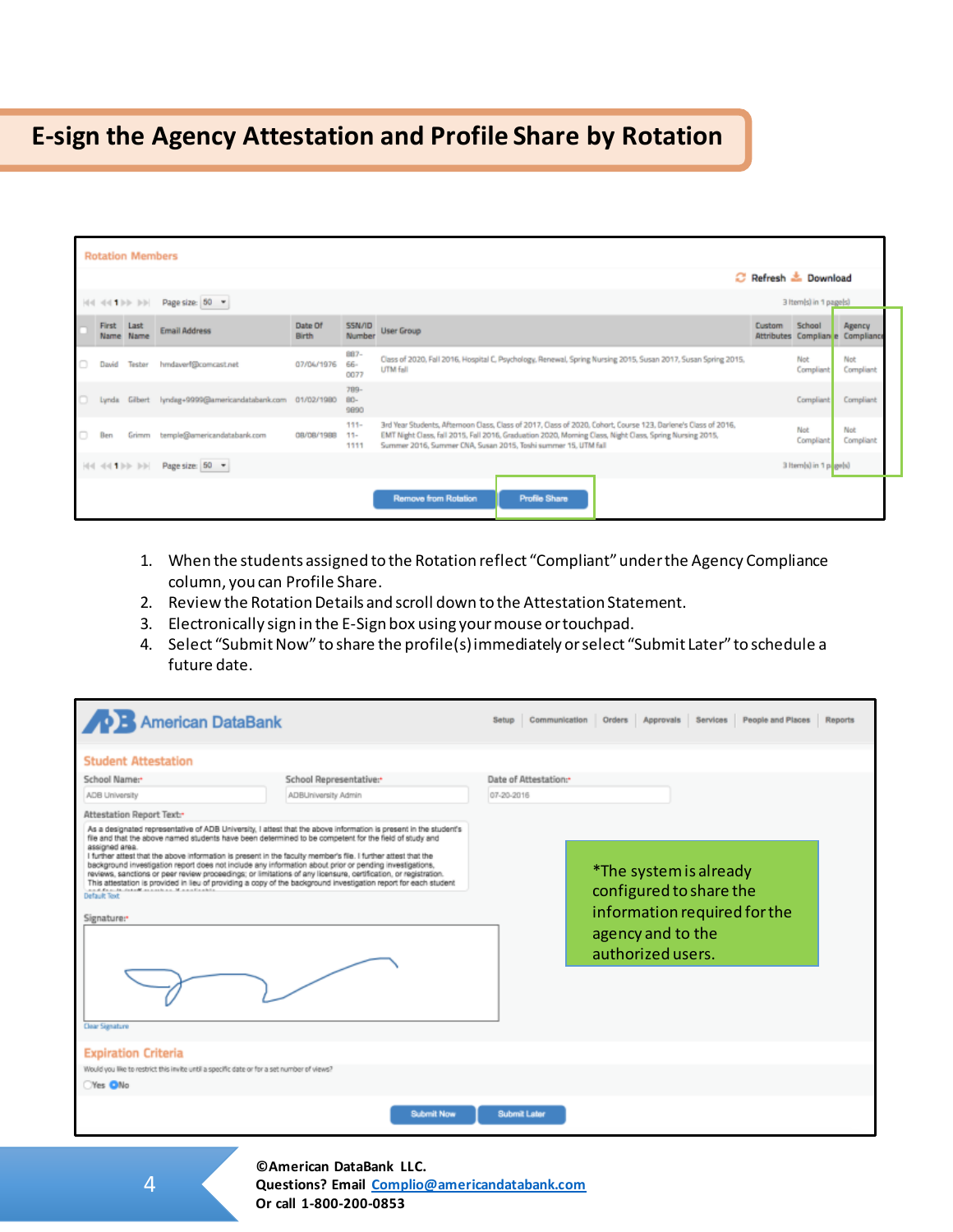#### **Monitor the Agency Review Status**

| American DataBank                                   |                                            | Setup Communication Orders Approvals              | <b>People and Places</b><br>Services<br>Reports |
|-----------------------------------------------------|--------------------------------------------|---------------------------------------------------|-------------------------------------------------|
| <b>Share History</b>                                |                                            |                                                   | <b>Document Tracking</b><br>×                   |
|                                                     |                                            | <b>Manage Rotation</b><br>Profile Sharing History | Rotations<br>٠<br>Profile Sharing               |
| Institution:<br>÷                                   |                                            | Rotation Member Search                            | h.                                              |
| <b>ADB University</b>                               |                                            |                                                   |                                                 |
| <b>Agency:</b>                                      | <b>User Group:</b>                         |                                                   |                                                 |
| <b>ABC Company</b><br>$\overline{\phantom{a}}$      | 2017 Graduates<br>$\overline{\phantom{a}}$ |                                                   |                                                 |
| Institution Hierarchy: Select Institution Hierarchy |                                            |                                                   |                                                 |
| User ID:                                            | <b>Applicant First Name:</b>               | <b>Applicant Last Name:</b>                       | <b>Email Address:</b>                           |
| SSN/ID Number:                                      | Date of Birth:                             |                                                   |                                                 |
| 808-80-                                             | 曲<br>Select a date                         |                                                   |                                                 |
| Rotation ID/Name:                                   | Type/Specialty:                            | Department:                                       | Program:                                        |
| Course:                                             | <b>Term:</b>                               | Unit/Floor or Location:                           | Days:                                           |
|                                                     |                                            |                                                   | -- SELECT-<br>÷                                 |
| Time:                                               | <b>Start Date:</b>                         | <b>End Date:</b>                                  | Instructor/Preceptor:                           |
| O                                                   | 篇<br>Select a date                         | 曲<br>Select a date                                | -- SELECT-<br>$\overline{\phantom{a}}$          |
| $\odot$                                             |                                            |                                                   |                                                 |
| <b>Other Details</b>                                |                                            |                                                   |                                                 |
| <b>Agency Status:</b>                               | '# of Groups:                              |                                                   |                                                 |
|                                                     | Q Search                                   | <b>D</b> Reset<br>© Cancel                        |                                                 |

- 1. From the **Services**tab, select **Rotation**, then **Profile Sharing History**
- 2. Search for the rotation(s) using one or more of the search fields. Click **Search.**

| <b>Other Details</b><br>Agency Status: |                |                        |                                 | '# of Groups:          |                    |                                              |                            |                           |                             |      |                         |               |                   |                             |                        |                      |
|----------------------------------------|----------------|------------------------|---------------------------------|------------------------|--------------------|----------------------------------------------|----------------------------|---------------------------|-----------------------------|------|-------------------------|---------------|-------------------|-----------------------------|------------------------|----------------------|
|                                        |                |                        |                                 |                        |                    |                                              | Q Search                   |                           | <b>O</b> Reset              |      | <b>Ø Cancel</b>         |               |                   |                             |                        |                      |
|                                        |                |                        |                                 |                        |                    |                                              |                            |                           |                             |      |                         |               |                   |                             |                        | Refresh Cownload     |
|                                        | 44 44.110 bp.  |                        | Page size $50 - 7$              |                        |                    |                                              |                            |                           |                             |      |                         |               |                   |                             |                        | 36 Hambû in 1 pagebi |
|                                        | Agency         | Invitee<br>Name        | <b>School</b><br>Representative | Share<br><b>Status</b> | Invitation<br>Date | Expiration<br>Date/Number Of<br><b>Views</b> | Rotation<br>ID/Name        | Clinical<br>Start<br>Date | Clinical<br><b>End Date</b> | Time | <b>Clinical</b><br>Days | First<br>Name | <b>Last Nan e</b> | Agency.<br>Review<br>Status | Dr sail Shared         |                      |
|                                        | ABC<br>Company | Courtney<br>AgencyTest | ADBUniversity<br>Admin          | Not<br>Viewed          | 111u<br>2016       |                                              | Test for Mock<br><b>UP</b> | 09 May<br>2016            | 26 May<br>2016              |      |                         | PeterTEST     | ParkerTEST        | Pending:<br>Review          | Relation &<br>To ching | View AttestationIs)  |
|                                        | ABC<br>Company | Courtney<br>test2      | ADBUniversity<br>Admin          | Not<br>Viewed          | 11.6/<br>2016      |                                              | Test for Mock<br>UP.       | 09 May<br>2016            | 26 May<br>2016              |      |                         | PeterTEST     | ParkerTEST        | Pending:<br>Review          |                        | View Attestation(s)  |
|                                        | ABC<br>Company | Courtney<br>AgencyTest | ADBUniversity<br>Admin          | Not<br>Viewed          | 153aT<br>2016      |                                              | Test for Mock<br>UP        | 09 May<br>2016            | 26 May<br>2016              |      |                         | PeterTEST     | ParkerTEST        | Pending.<br>Review          | Retation &<br>To cking | View AttestationEd   |
|                                        |                | Courtney               | ADIMiniversity                  | Not                    | 1134               |                                              | Test for Mock              | 09 May                    | 26 May                      |      |                         | PeterTEST     | ParkerTET         | Pending                     |                        | View Attestation(s)  |

- 3. The "Agency Review Status" column reflects if your Profile Share has been *Viewed* or *Not Viewed* by the Agency.
- 4. Click the **Download** button to export the results.
- 5. Click **View Attestation** to see a copy of the signed attestation.

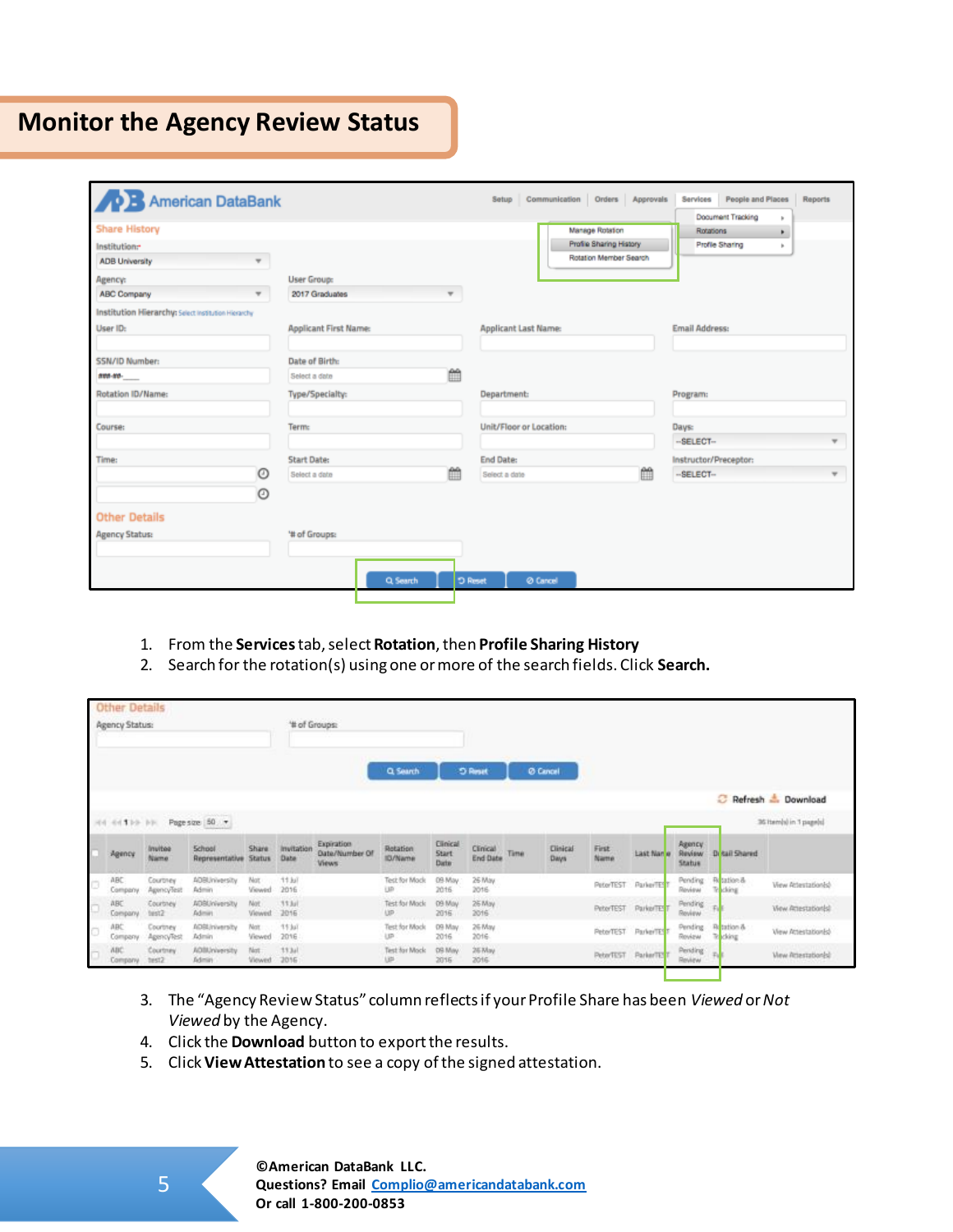#### **Rotation Member Search**

#### **This search allows you to find rotation information by rotation details or students.**

| <b>American DataBank</b>                                                             |                                            |                |                  | Setup Communication Orders Approvals    |                          | Services                | People and Places           | Reports                  |                          |
|--------------------------------------------------------------------------------------|--------------------------------------------|----------------|------------------|-----------------------------------------|--------------------------|-------------------------|-----------------------------|--------------------------|--------------------------|
| <b>Rotation Member Search</b>                                                        |                                            |                |                  | Manage Rotation                         |                          | <b>Rotations</b>        | Document Tracking<br>r<br>٠ |                          |                          |
| Institution:                                                                         |                                            |                | Agency:          | Profile Sharing History                 |                          | Profile Sharing         | ٠                           |                          |                          |
| $\overline{\phantom{a}}$<br><b>ADB University</b>                                    |                                            |                | -- SELECT-       | Rotation Member Search                  |                          |                         |                             |                          |                          |
| Complio ID:                                                                          | Rotation ID/Name:                          |                | Type/Specialty:  |                                         |                          | Department:             |                             |                          |                          |
| Program:                                                                             | Course:                                    |                | Term:            |                                         |                          | Unit/Floor or Location: |                             |                          |                          |
| # of Students:                                                                       | # of Recommended Hours:                    |                | Days:            |                                         |                          | Shift                   |                             |                          |                          |
|                                                                                      |                                            |                | -- SELECT-       |                                         | $\overline{\phantom{a}}$ |                         |                             |                          |                          |
| <b>Time:</b>                                                                         | Start Date:                                |                | <b>End Date:</b> |                                         |                          | Instructor/Preceptor:   |                             |                          |                          |
| O                                                                                    | Select a date                              | 僧              | Select a date    |                                         | 曲                        | -SELECT-                |                             |                          | $\overline{\phantom{a}}$ |
| $\odot$                                                                              |                                            |                |                  |                                         |                          |                         |                             |                          |                          |
| First Name:                                                                          | Last Name:                                 |                |                  |                                         |                          |                         |                             |                          |                          |
|                                                                                      | Q Search                                   | <b>D</b> Reset | @ Cancel         |                                         |                          |                         |                             |                          |                          |
| Page size: 50 -<br>$ 44 - 44$ 123456 $ {\cdot}{{\cdot}}{\cdot} $ $ {\cdot} {\cdot} $ |                                            |                |                  |                                         |                          |                         |                             |                          |                          |
| First<br>Complia<br>Last Name Agency<br>ID.<br>Name                                  | Rotation ID/Name Type/Specialty Department | Program        | Course<br>Term   | $#$ of<br>Unit/Floor<br><b>Students</b> | # of<br>Hours            | Recommended Days        | Shift                       | Time                     | Start I                  |
| RT-40-<br>Children's<br>McCusker<br>Mary<br>best<br>20<br>Hespital                   | best<br>best                               | best           | best<br>test     | best                                    | 12                       |                         | best                        | 2:00AM-<br><b>4-00AM</b> | 12/23                    |

- 1. To run the **Rotation Member Search**, go to: Services > Rotations > Rotation Member Search
- 2. Use the search fields to find your student.
- 3. Click **Detail** on the far right of your student's name. This will take you to the Tri-Panel Screen to review the Agency-Specific requirement details.

| <b>American DataBank</b>                                                                                                                                              |                                                                                        |                                               |         | Setup Communication Orders Approvals Services People and Places Reports |                       |
|-----------------------------------------------------------------------------------------------------------------------------------------------------------------------|----------------------------------------------------------------------------------------|-----------------------------------------------|---------|-------------------------------------------------------------------------|-----------------------|
| Home . Manage Rotation Member Search . Verification Details<br><b>Requirement Verification Details</b>                                                                |                                                                                        |                                               |         |                                                                         | <b>Back to Queues</b> |
| <b>Leigh Test</b>                                                                                                                                                     | <b>Patient Safety Module</b>                                                           |                                               | 66      | <b>UnDock</b>                                                           | Rotida<br>Reload      |
| <b>School: ADB University</b><br>Agency: American DataBank Hospital<br>Rotation (D/Name: Ohlione Spring RN 117)<br><b>Department: Medical/Surgical</b><br>Program: RN | <b>Category Information</b>                                                            |                                               | 0       | Document Not found.<br>ω                                                |                       |
| Course: NUR-305<br>Term: Spring 2016                                                                                                                                  | Current Status:                                                                        | <b>Incomplete</b>                             |         |                                                                         |                       |
| UnitFloor: SE<br>Recommended Hours: 15<br>Students: 5<br>Days: Monday, Wednesday                                                                                      | <b>Certificate of Completion</b>                                                       |                                               |         |                                                                         |                       |
| Shift Morning<br>Start Time: 07:00 AM                                                                                                                                 | Current Status:                                                                        | incomplete                                    |         |                                                                         |                       |
| End Time: 06:30 PM<br>Start Date: 2/14/2016                                                                                                                           | Certificate of Completion:                                                             | No Document uploaded                          |         |                                                                         |                       |
| End Date: 4/1/2016<br>Complio ID: RT-40-28<br>Rotation Compliance Status:<br><b>Not Compliant @</b>                                                                   | Change Blatus:<br>Pending<br>Monte<br>Incomplete<br>Review<br><b>Rejection Reason:</b> | Dows Not Meet<br>Requirements<br>Requirements | Expired |                                                                         |                       |
|                                                                                                                                                                       |                                                                                        |                                               |         |                                                                         |                       |
| - American DataBank Hospital<br>Crientation                                                                                                                           |                                                                                        |                                               |         |                                                                         |                       |
| La Idemente+123@americandatabank.com                                                                                                                                  |                                                                                        |                                               |         |                                                                         |                       |
| Categories                                                                                                                                                            | Save all and Return to Queue   No Save all and Next                                    | X Cancel and Return to Queue                  |         |                                                                         |                       |
| Patient Safety Module                                                                                                                                                 |                                                                                        |                                               |         |                                                                         |                       |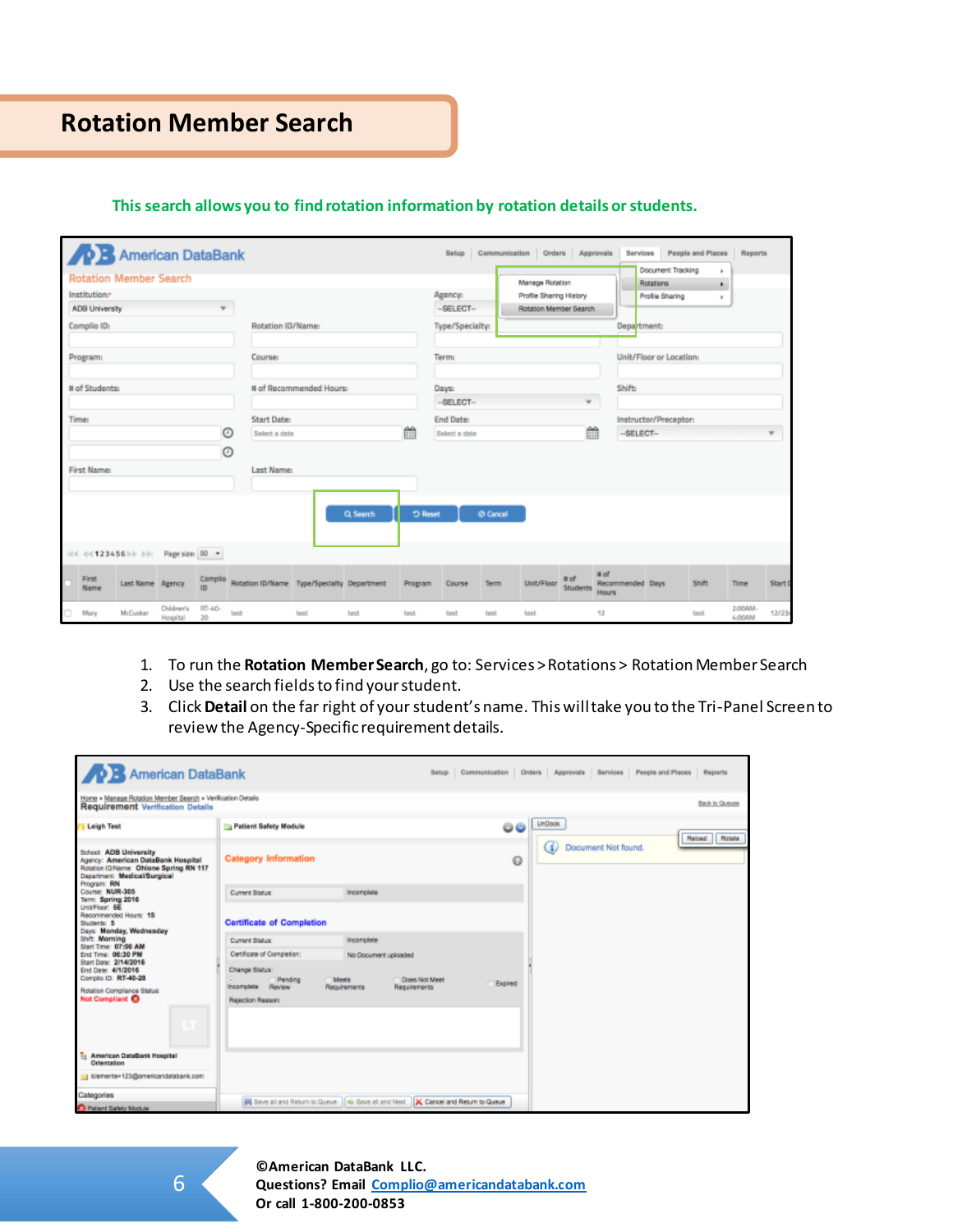#### **Verification Queue**

**Administrators can attest to students' clinical orientation requirement completeness and compliance through the Tri-Panel Review screen.** 

|                                | <b>American DataBank</b>                |                       |                      |                             | Sebus               | Communication                          | Orders                                                                               | Approvals          | Services                                                                                                                   |                        | People and Places Reports                       |
|--------------------------------|-----------------------------------------|-----------------------|----------------------|-----------------------------|---------------------|----------------------------------------|--------------------------------------------------------------------------------------|--------------------|----------------------------------------------------------------------------------------------------------------------------|------------------------|-------------------------------------------------|
|                                | Rotation Requirement Verification queue |                       |                      |                             |                     |                                        |                                                                                      |                    | Assignment Queue<br><b>Liser Work Queue</b><br>Assignment Exception<br><b>User Work Exception</b><br>All Client Assignment |                        | Verification queue<br>ement Vertrushini sisisse |
| Institution:<br>ADB University | $\overline{\phantom{a}}$                |                       |                      |                             |                     |                                        |                                                                                      | Verification Queue |                                                                                                                            |                        |                                                 |
| Agency:<br>$-$ SELECT $-$      | ٠                                       | Applicant First Name: |                      | <b>Applicant Last Name:</b> |                     |                                        | Agency Review<br>Manage Un-archive Request<br><b><i>CHAPPERS OF THE TIGHT OF</i></b> |                    |                                                                                                                            | Ë                      |                                                 |
| Rotation End Date:             |                                         | Submission Date:      |                      |                             |                     | Requirement Package Type:              |                                                                                      |                    |                                                                                                                            |                        |                                                 |
| Seiect a data                  | 曲                                       | Select a date         | Q Search             | m<br><sup>2</sup> Reset     |                     | Applicant Rotation Package<br>@ Cancel |                                                                                      | ٠                  |                                                                                                                            |                        |                                                 |
|                                |                                         |                       |                      |                             |                     |                                        |                                                                                      |                    |                                                                                                                            |                        | Refresh Download                                |
| 104 44110 http:                | Page size 50 +                          |                       |                      |                             |                     |                                        |                                                                                      |                    |                                                                                                                            |                        | 5 /terrils) in 1 page(s)                        |
| <b>Applicant First Name</b>    | <b>Applicant Last Name</b>              |                       | Agency               |                             | Rotation Start Date |                                        | Rotation End Date                                                                    |                    |                                                                                                                            | <b>Submission Date</b> |                                                 |
| Arlana                         | Lucero                                  |                       | Broward Health       |                             | 01/04/2016          |                                        | 06/01/2016                                                                           |                    | 12/23/2015                                                                                                                 |                        | Detail                                          |
| Gean                           | Test                                    |                       | Broward Health       |                             | 01/04/2016          |                                        | 06/01/2016                                                                           |                    | 12/18/2015                                                                                                                 |                        | Detail                                          |
| Kathleen                       | Text                                    |                       | Broward Health North |                             | 06/06/2016          |                                        | 06/27/2016                                                                           |                    | 12/07/2015                                                                                                                 |                        | Detail                                          |
| Leigh                          | Test.                                   |                       | Broward Health       |                             | 01/04/2016          |                                        | 06/01/2016                                                                           |                    | 12/18/2015                                                                                                                 |                        | Detail                                          |
| Mai                            | Link                                    |                       | Broward Health       |                             | 01/04/2016          |                                        | 06/01/2016                                                                           |                    | 12/23/2015                                                                                                                 |                        | Detail                                          |
| idd dd the bic                 | Page size 50 -                          |                       |                      |                             |                     |                                        |                                                                                      |                    |                                                                                                                            |                        | 5 limited to 1 page of                          |

- 1. From **Approvals**, click **Verification Queue.**
- 2. Select the **Requirement Package Type** to review students' requirements. Click **Search.**
- 3. Click **Detail**to review the student's clinical orientation requirement completeness and compliance.